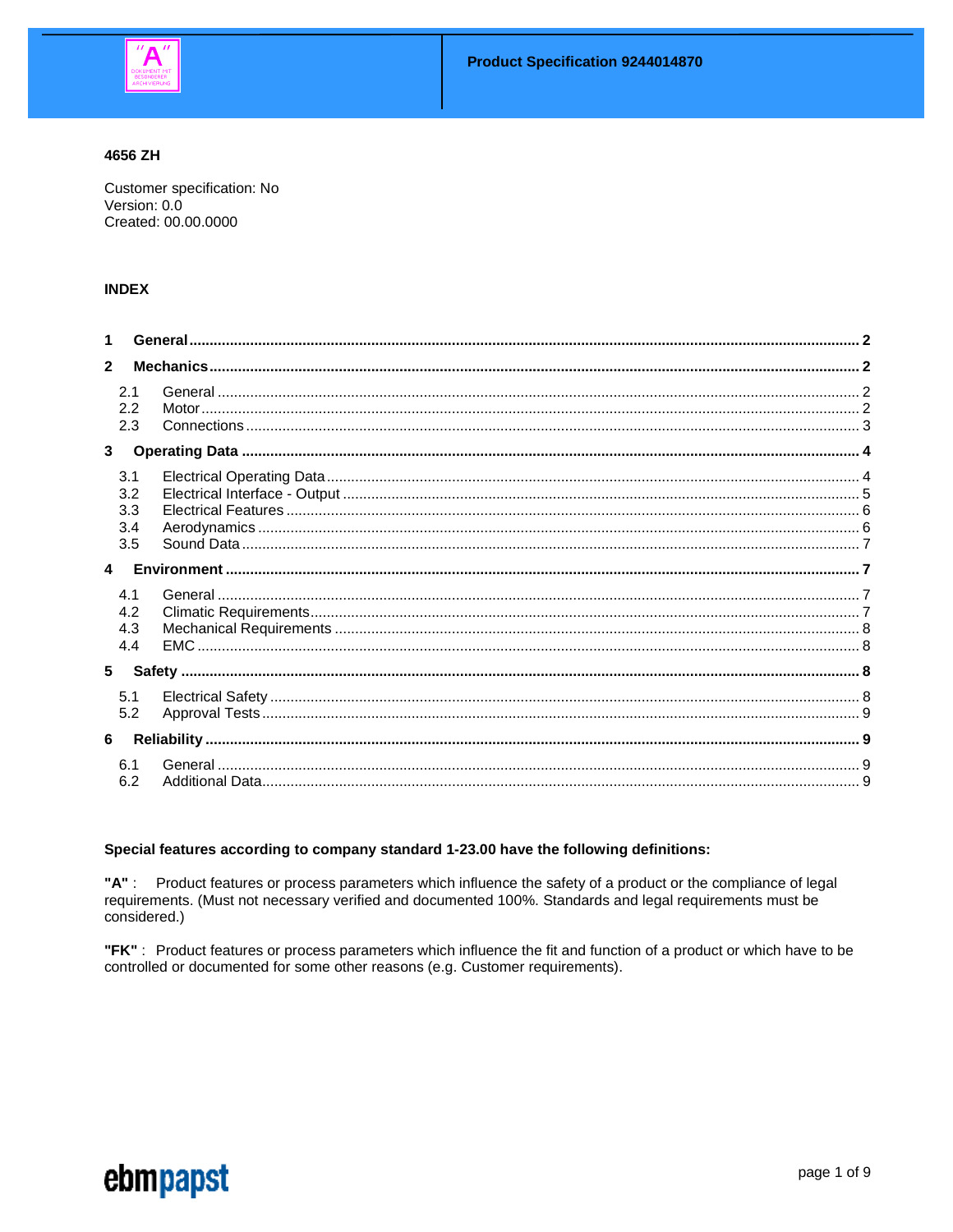

#### **1 General**

| Fan type                            | Fan                                  |           |
|-------------------------------------|--------------------------------------|-----------|
| Rotating direction looking at rotor | Clockwise                            | FK        |
| Airflow direction                   | Air outlet over struts               | <b>FK</b> |
| Bearing system                      | <b>Ball bearing</b>                  |           |
| Lubrication                         | See sectional drawing of the bearing |           |
| Mounting position - shaft           | Any                                  |           |
| Tolerance                           |                                      |           |
| Balancing grade                     | 2,5                                  | FK        |
| Impeller weight                     |                                      |           |

## **2 Mechanics**

## **2.1 General**

| Width                                         | 119,0 mm                                           |  |
|-----------------------------------------------|----------------------------------------------------|--|
| Height                                        | 119,0 mm                                           |  |
| Depth                                         | 38,0 mm                                            |  |
| <b>Diameter</b>                               | $0.0$ mm                                           |  |
| Mass                                          | $0,540$ kg                                         |  |
| Surface protection                            | see single part drawing of the housing, flange and |  |
|                                               | impeller                                           |  |
| Housing material                              | Metal                                              |  |
| Impeller material                             | Metal                                              |  |
| Max. torque when mounted across both mounting | Wire outlet corner: 120 Ncm                        |  |
| flanges                                       | Remaining corners: 350 Ncm                         |  |
| Screw size                                    | ISO 4762 - M4 degreased, without an additional     |  |
|                                               | brace and without washer                           |  |

#### **2.2 Motor**

| Type of motor             | Shaded pole motor-extern rotor |  |
|---------------------------|--------------------------------|--|
| Diameter of the motor     | 40.0 mm                        |  |
| Height of the motor       | $14.0 \text{ mm}$              |  |
| Operating mode            | Continuous duty                |  |
| Insulation material class |                                |  |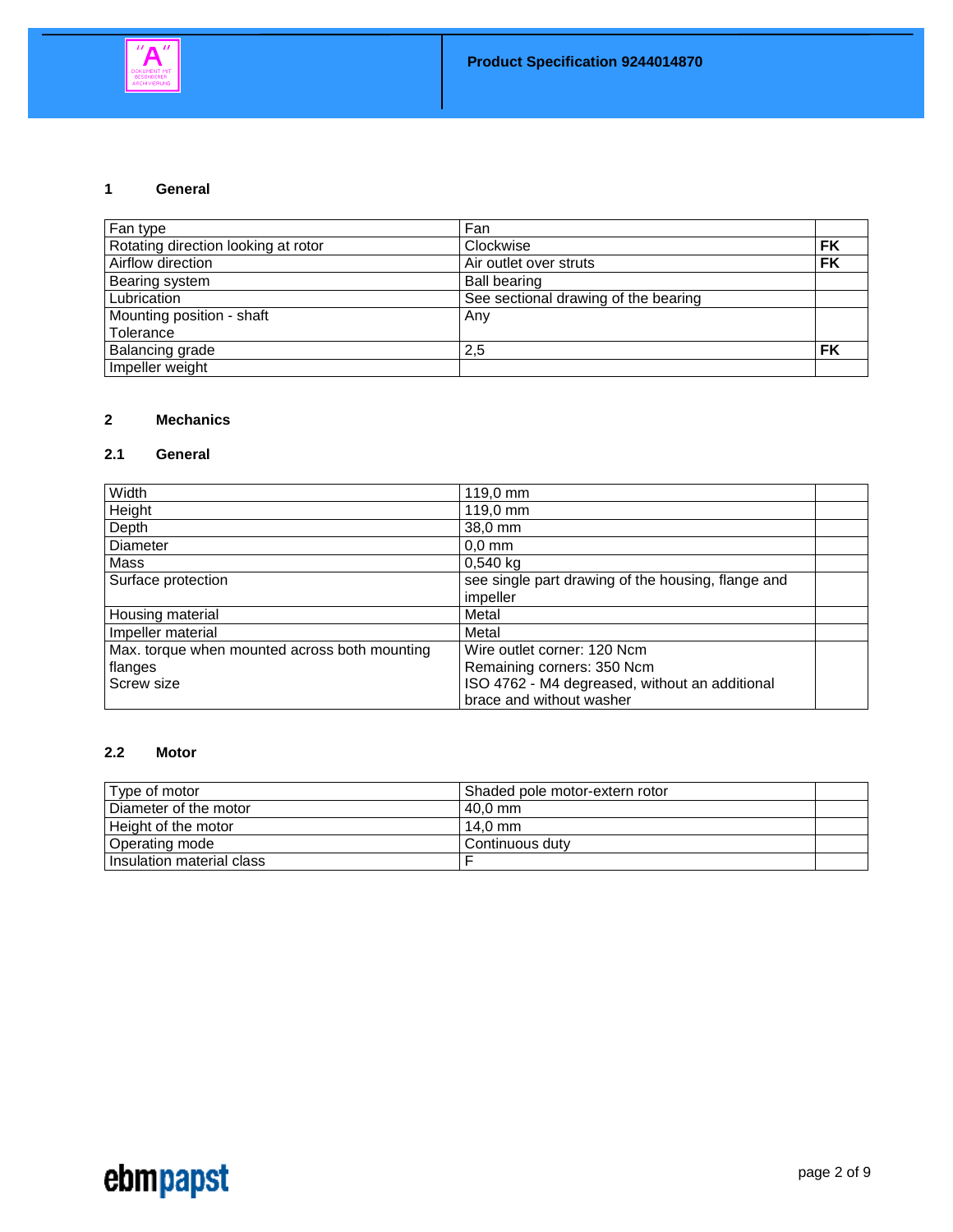

### **2.3 Connections**

| Electrical connection | Plug           |  |
|-----------------------|----------------|--|
| Lead wire length      | $L = 310,0$ mm |  |
| Tolerance             | $+ - 10.0$ mm  |  |
| Tube length           | See drawing    |  |
| Tolerance             |                |  |
| Wire size (AWG)       | 22             |  |
| Insulation diameter   | $1,20$ mm      |  |
| Plug                  | See drawing    |  |
| Contact               | See drawing    |  |



| Color  | Operation   |
|--------|-------------|
| violet | - GND Tacho |
| red    | + UB Tacho  |
| white  | Tacho       |

The auxilliaries shown on the schematic diagram (which are required for the intended use) are not part of our delivery.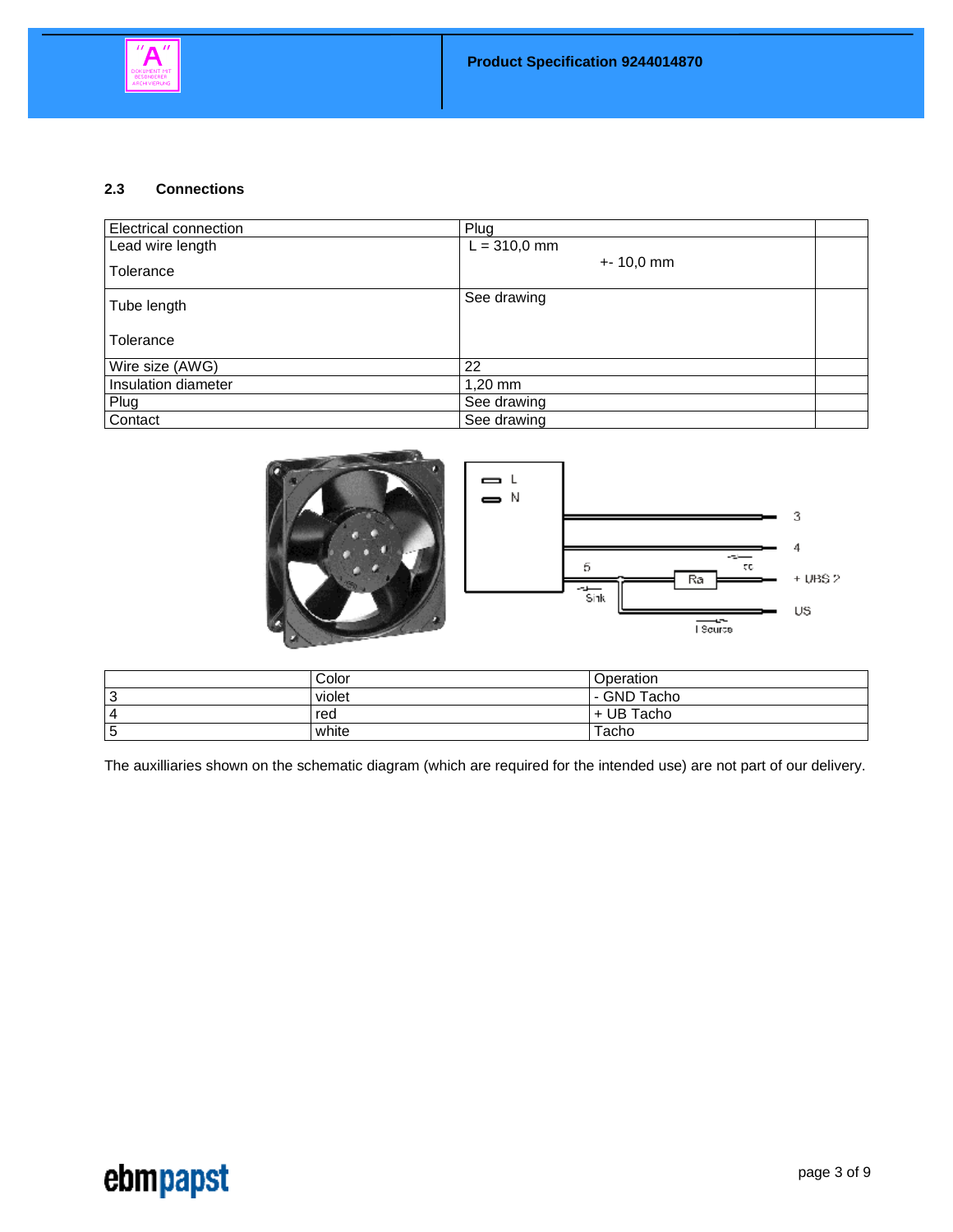

## **3 Operating Data**

## **3.1 Electrical Operating Data**

Measurement conditions: Normal air density = 1,2 kg/m3; Temperature  $23^{\circ}$ C +/-  $3^{\circ}$ C; Motor axis horizontal;warm-up time before measuring 5 minutes (unless otherwise specified). In the intake and outlet area should not be any solid obstruction within 0,5 m.

 $\Delta p = 0$ : corresp. to free air flow (see section 3.4)

I: corresp. to RMS line current

| <b>Features</b>     | <b>Condition</b>        | Symbol |                | <b>Values</b> |                   |          |
|---------------------|-------------------------|--------|----------------|---------------|-------------------|----------|
| Frequency           | $\Delta p = 0$          |        | 50 Hz          |               | 60 Hz             |          |
| Nominal voltage     | $U_N$<br>$\Delta p = 0$ |        | 230,0 V        |               | 230,0 V           |          |
| Tolerance           |                         |        | $+6.0%$        | $-10.0%$      | $+6.0%$           | $-10,0%$ |
| Power consumption   |                         |        | 19,0 W         |               | 17,0 W            |          |
| Tolerance           | $\Delta p = 0$          | P      | $+ 10,0%$      |               | $+ - 10,0%$       |          |
| Current consumption |                         |        | 115 mA $*$ )   |               | 100 mA $*$ )      |          |
| Tolerance           | $\Delta p = 0$          |        | $+ 10.0 %$     |               | $+ 10.0 %$        |          |
| Speed               |                         |        | 2.650 1/min *) |               | 3.100 $1/min *$ ) |          |
| Tolerance           | $\Delta p = 0$          | n      | $+3.0%$        |               | $+3,0%$           |          |

\*) Attention: Marked values are "FK" features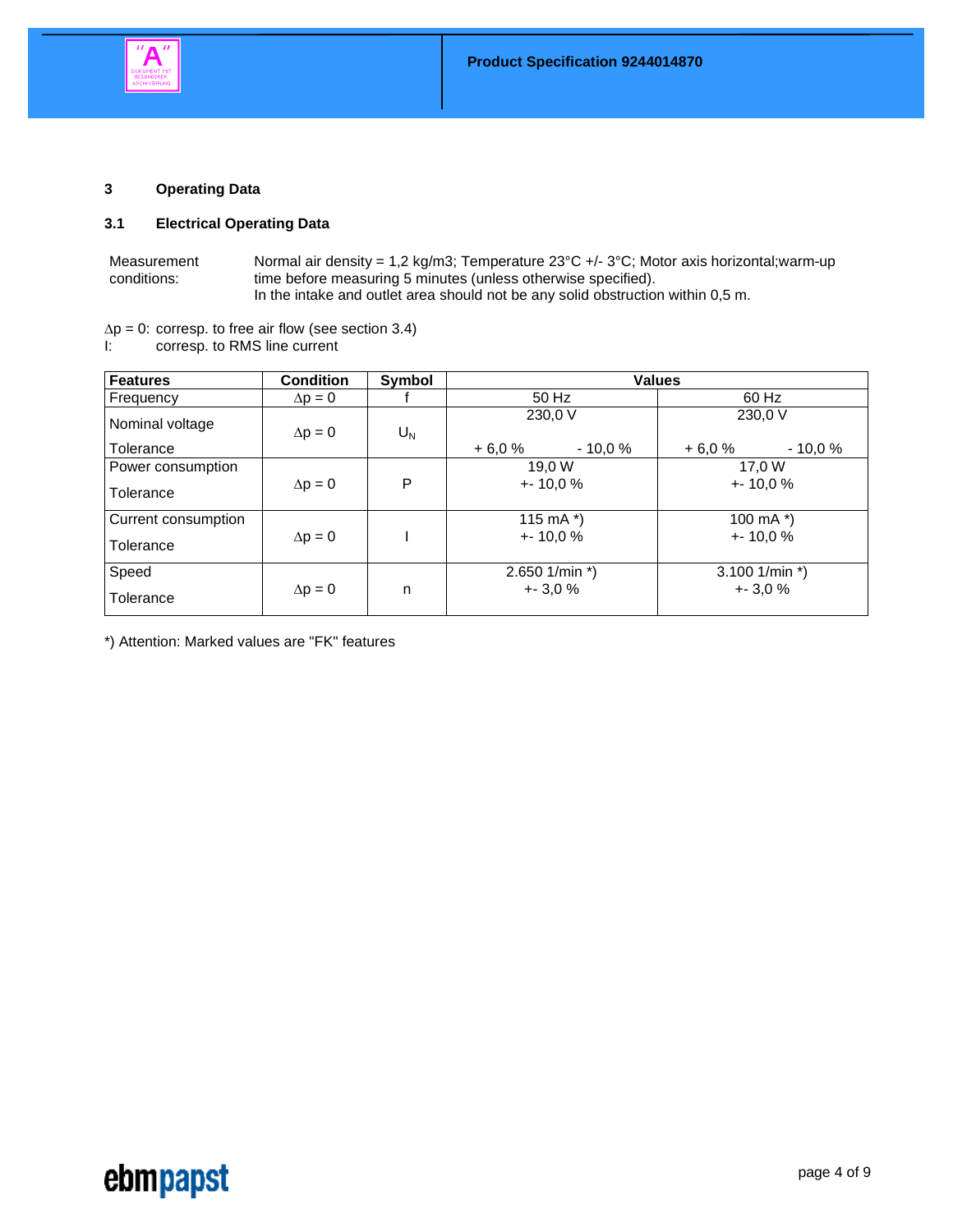

#### **3.2 Electrical Interface - Output**



| <b>I dulle operating current (I GG dt</b> |                                                                                   | $\leq$ $=$ $\leq$ $\leq$ $\leq$ $\leq$ |             |
|-------------------------------------------|-----------------------------------------------------------------------------------|----------------------------------------|-------------|
| max. UBS 1                                |                                                                                   |                                        |             |
| Tacho nominal voltage (UBS 2)             |                                                                                   | $<$ 30 VDC                             |             |
| Tacho signal Low *)                       | sink: 15 mA                                                                       | $\leq$ 0.4 V                           |             |
| Tacho signal High *)                      | source: 0 mA                                                                      | 30V                                    |             |
| Maximum sink current                      |                                                                                   | $= 20 \text{ mA}$                      |             |
| tacho pulse time                          |                                                                                   | Min: 0,28 s                            | Max.: 1,5 s |
| External resistor                         | External resistor Ra from<br>UBS to US required. All<br>voltages measured to GND. |                                        |             |
| Tacho frequency *)                        | n/50                                                                              |                                        |             |
| Tacho isolated from motor                 | Yes                                                                               |                                        |             |

#### **An intermediate impulse at n <= 15 1/min "rotor brakes" is not allowed!**

\*) Attention: Marked values are "FK" features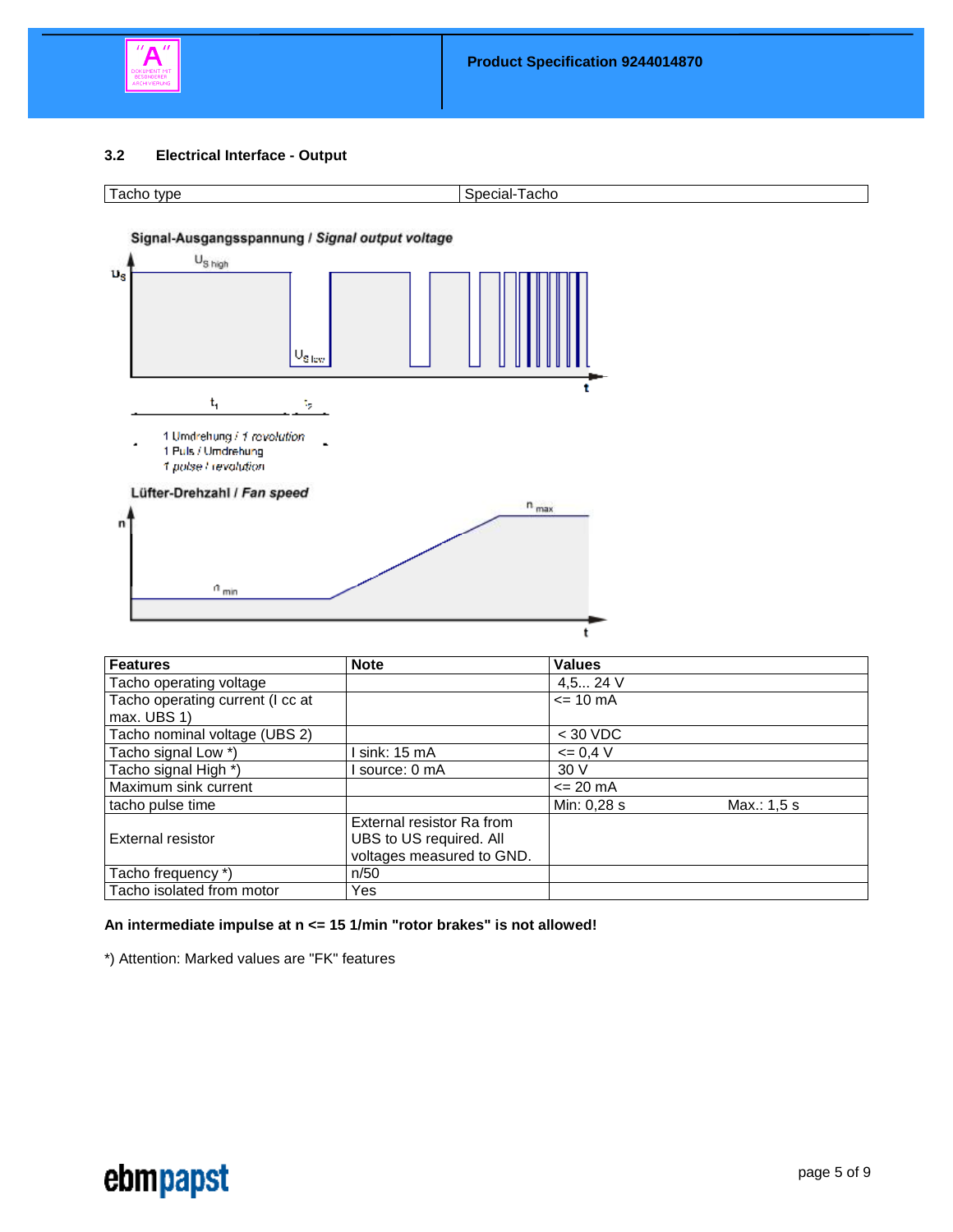

#### **3.3 Electrical Features**



#### **3.4 Aerodynamics**

Measurement conditions: Measured with a double chamber intake rig acc. to DIN EN ISO 5801. Normal air density = 1,2 kg/m3; Temperature  $23^{\circ}$ C +/-  $3^{\circ}$ C; In the intake and outlet area should not be any solid obstruction within 0,5 m. The information is only valid under the specified test conditions and may be changed by the installation conditions. If there are deviations from the standard test conditions, the characteristic values must be checked under the installed conditions.

a.) Operation condition:

2.650 1/min at free air flow Frequency: 50 Hz

| Max.<br>max<br>free-air flow $(\Delta p =$<br>$\overline{\phantom{0}}$<br>U<br>- | つル<br>шәл<br>ు∠ | --    |
|----------------------------------------------------------------------------------|-----------------|-------|
| $\sim$<br>Max.<br>max.<br>pressure<br>static<br>$\Delta D =$<br>=U)              | De<br>a<br>v    | $-14$ |

b.) Operation condition:

3.100 1/min at free air flow Frequency: 60 Hz

| Max.<br>max.<br>$\Delta D =$<br>tree-air<br>∵tlow<br>-<br>U<br>-     | 2/h<br>രറ<br>ou<br>шэлі | . E LA       |
|----------------------------------------------------------------------|-------------------------|--------------|
| Max.<br>$\bigcap$<br>max.<br>static pressure<br>$(\Delta D =$<br>=U) | on<br>ου<br>a           | $-10$<br>. . |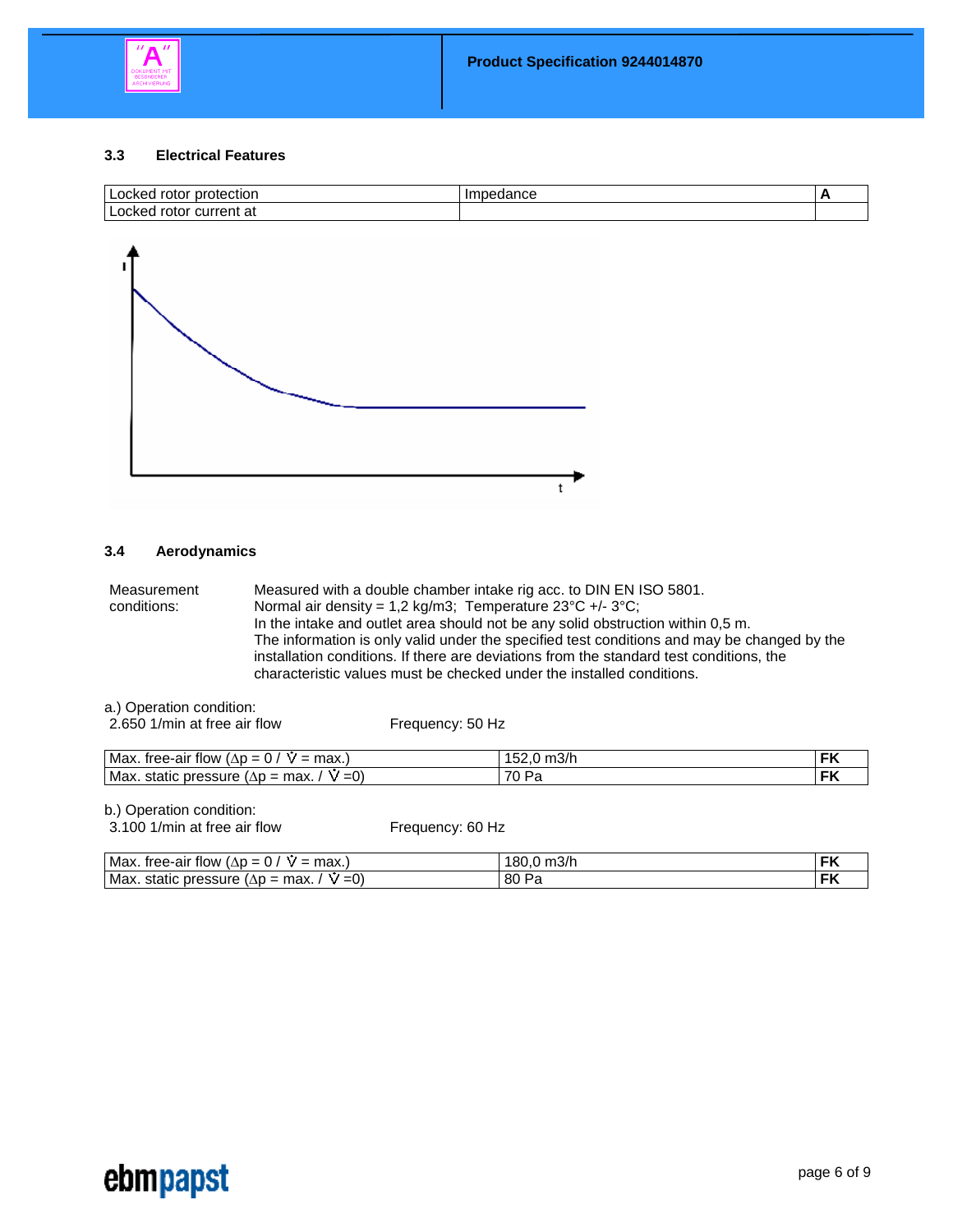

#### **3.5 Sound Data**

Measurement conditions: Sound pressure level: 1 meter distance between microphone and the air intake. Sound power level: Acc. to DIN 45635 part 38 (ISO 10302) Measured in a semianchoic chamber with a background noise level of Lp(A) < 5 dB(A) For further measurement conditions see section 3.4

a.) Operation condition:

2.650 1/min at free air flow Frequency: 50 Hz

| Optimal operating point                                            | 130,0 m3/h @ 15 Pa     |  |
|--------------------------------------------------------------------|------------------------|--|
| Sound power level at the optimal operating<br>point                | $ 5.1 \text{ bel(A)} $ |  |
| Sound pressure level at free air flow,<br>measured in rubber bands | $37,0$ dB(A)           |  |

#### b.) Operation condition:

|  |  | 3.100 1/min at free air flow |  |
|--|--|------------------------------|--|

Frequency: 60 Hz

| Optimal operating point                                            | 148,0 m3/h @ 20 Pa |  |
|--------------------------------------------------------------------|--------------------|--|
| Sound power level at the optimal operating<br>point                | $5.5$ bel(A)       |  |
| Sound pressure level at free air flow,<br>measured in rubber bands | 42,0 $dB(A)$       |  |

#### **4 Environment**

#### **4.1 General**

| Min. permitted ambient temperature TU min. | $-40 °C / 50 Hz$<br>$-40 °C / 60 Hz$ |  |
|--------------------------------------------|--------------------------------------|--|
| Max. permitted ambient temperature TU max. | 175 °C / 50 Hz<br>185 °C / 60 Hz     |  |
| Min. permitted storage temperature TL min. | -40 °C                               |  |
| Max. permitted storage temperature TL max. | 100 $\degree$ C                      |  |

### **4.2 Climatic Requirements***\*)*

| Humidity requirements    | humid heat, constant; according to DIN EN 60068-2-<br>78, 14 days |  |
|--------------------------|-------------------------------------------------------------------|--|
| Water exposure           | None                                                              |  |
| Radiation exposure       | None                                                              |  |
| Dust requirements        | None                                                              |  |
| Salt fog requirements    | None                                                              |  |
| Harmful gas requirements | None                                                              |  |

Permitted application area:

The product is intended for use in sheltered rooms with controlled temperature and controlled humidity. Directly exposure to water must be avoided.

Pollution degree 1 (according DIN EN 60664-1)

There is either no pollution or it occurs only dry, non-conductive pollution. The pollution has no negative impact.

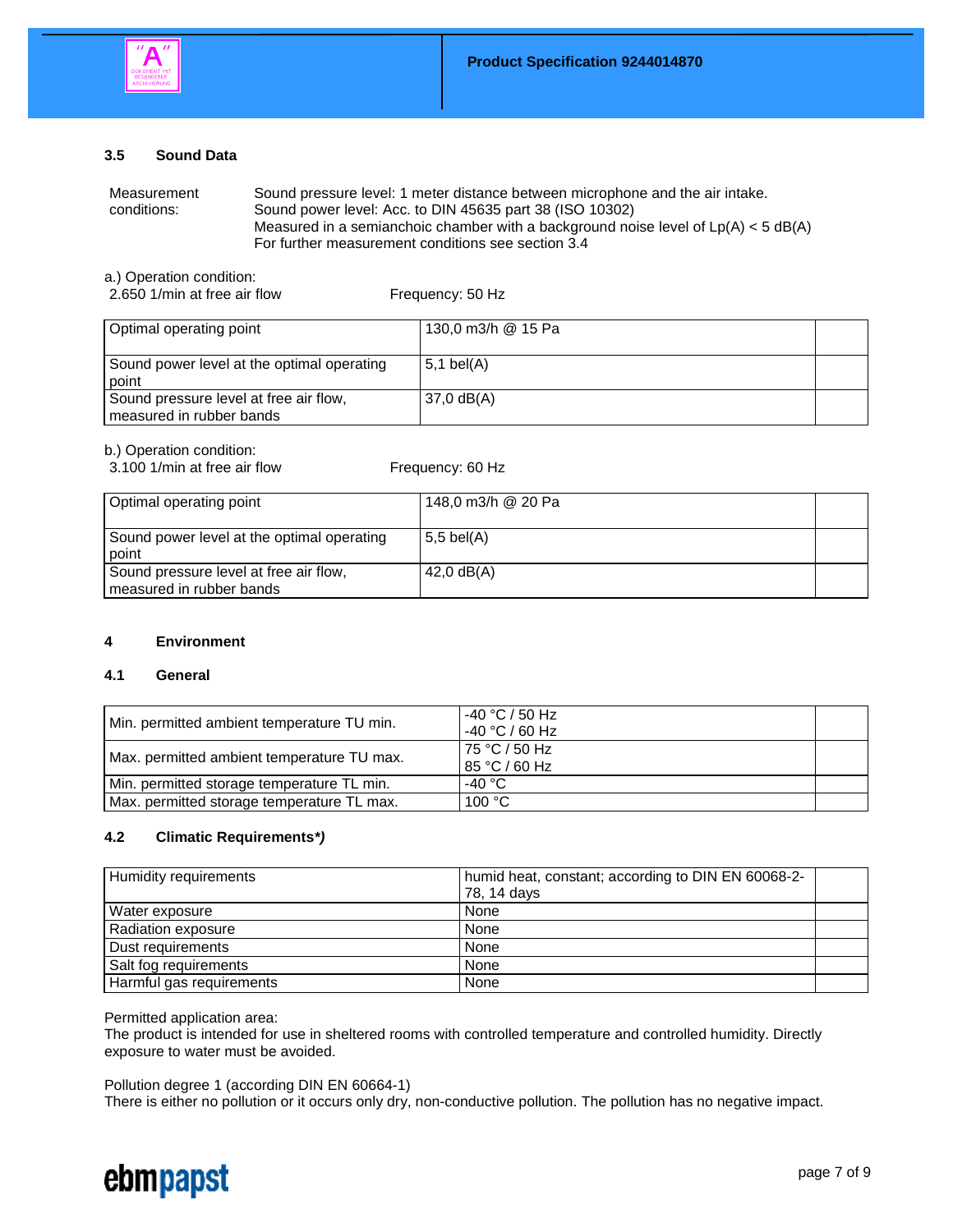

## **4.3 Mechanical Requirements**

Please require severity levels and specification parameters from the responsible development departments.

### **4.4 EMC**

not specified

## **5 Safety**

## **5.1 Electrical Safety**

| Dielectric strength                                                                         |                   |   |
|---------------------------------------------------------------------------------------------|-------------------|---|
| DIN EN 60950 (VDE 0805) and DIN EN 60335 (VDE                                               |                   |   |
| 0700)                                                                                       | 1500 VAC / 1 Min. |   |
| A.) Type test (Motor to ground U1)<br>Measuring conditions: After 48 h of storage at 95% r. |                   |   |
| h. and 25°C. No arcing or breakdown is allowed! All                                         |                   |   |
| motor connections together to ground!                                                       |                   |   |
| B.) Routine test (Motor to ground U1)                                                       | 1500 VAC / 1 Sec. | A |
| Measuring conditions: At indoor climate. No arcing or                                       |                   |   |
| breakdown is allowed! All motor connections                                                 |                   |   |
| together to ground!                                                                         |                   |   |
| Insulation resistance (Motor to ground U1)                                                  | $RI > 10$ MOhm    |   |
| Measuring conditions: After 48 h of storage at 95% r.                                       |                   |   |
| h. and $25^{\circ}$ C measured with $U = 500$ VDC for 1 min.                                |                   |   |
| C.) Type test (Tacho to ground U2)                                                          | 500 VAC / 1 Min.  |   |
| Measuring conditions: After 48 h of storage at 95% r.                                       |                   |   |
| h. and 25°C. No arcing or breakdown is allowed! All                                         |                   |   |
| tacho connections together to ground!                                                       |                   |   |
| D.) Routine test (Tacho to ground U2)                                                       | 600 VAC / 1 Sec.  | A |
| Measuring conditions: At indoor climate. No arcing or                                       |                   |   |
| breakdown is allowed! All tacho connections together                                        |                   |   |
| to ground!<br>E.) Type test (Tacho to Motor U3)                                             | 3750 VAC / 1 Min. |   |
| Measuring conditions: After 48 h of storage at 95% r.                                       |                   |   |
| h. and 25°C. No arcing or breakdown is allowed! All                                         |                   |   |
| tacho connections together to all motor connections!                                        |                   |   |
| F.) Routine test (Tacho to Motor U3)                                                        | 4200 VAC / 1 Sec. | A |
| Measuring conditions: At indoor climate. No arcing or                                       |                   |   |
| breakdown is allowed! All tacho connections together                                        |                   |   |
| to all motor connections!                                                                   |                   |   |
| Insulation resistance (Tacho to Motor U3)                                                   | $RI > 20$ MOhm    |   |
| Measuring conditions: After 48 h of storage at 95% r.                                       |                   |   |
| h. and $25^{\circ}$ C measured with U = 1000 VDC for 1 min.                                 |                   |   |
| Clearance / creepage distance                                                               | 2,0 mm / 1,8 mm   |   |
| Protection class                                                                            |                   |   |